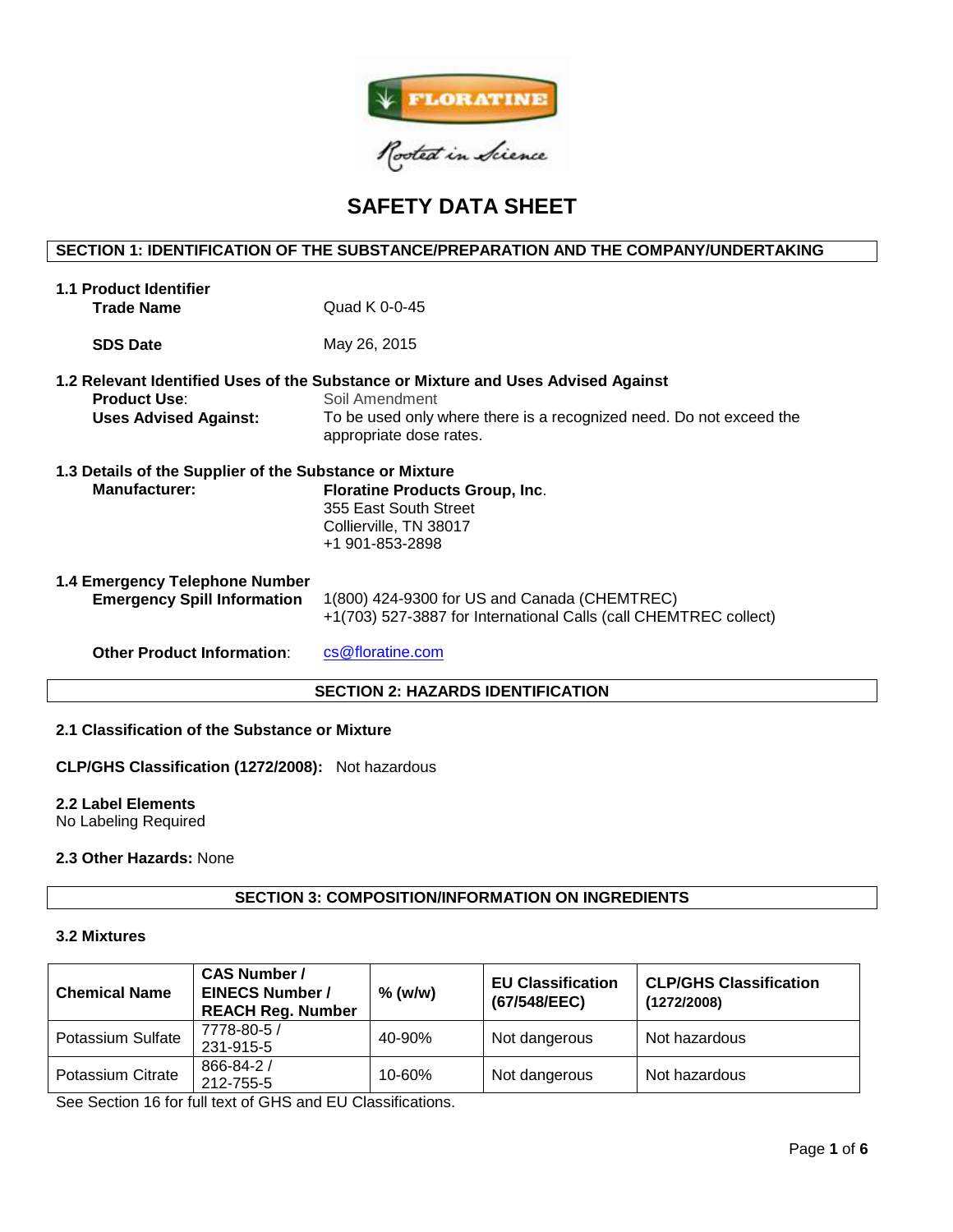## **SECTION 4: FIRST AID MEASURES**

#### **4.1 Description of First Aid Measures**

#### **First Aid**

**Eye contact:** Immediately flush eye with water for at least 15 minutes while lifting the upper and lower lids. Seek medical attention if irritation persists.

**Skin contact:** Wash with soap and water. Get medical attention if irritation develops.

**Inhalation:** Remove victim to fresh air. Get medical attention if irritation persists.

**Ingestion:** Do not induce vomiting unless directed to do so my medical personnel. If the person is alert, have them rinse their mouth with water and sip one glass of water. Call a poison center of physician for advice. Never give anything my mouth to an unconscious or drowsy person.

#### **See Section 11 for more detailed information on health effects.**

**4.2 Most Important symptoms and effects, both acute and delayed:** Dust may cause eye irritation. Prolonged skin contact may cause irritation. Ingestion may cause gastrointestinal irritation with nausea and diarrhea.

**4.3 Indication of any immediate medical attention and special treatment needed**: Immediate medical attention should not be needed unless large amounts are swallowed.

# **SECTION 5: FIREFIGHTING MEASURES**

**5.1 Extinguishing Media:** Use any media that is suitable for the surrounding fire. Water can be used to cool fire exposed containers

### **5.2 Special Hazards Arising from the Substance or Mixture Unusual Fire and Explosion Hazards:** None **Combustion Products:** Not combustible

**5.3 Advice for Fire-Fighters:** Self-contained breathing apparatus and protective clothing should be worn in fighting fires involving chemicals. Determine the need to evacuate or isolate the area according to your local emergency plan. Use water spray to keep fire exposed containers cool.

# **SECTION 6: ACCIDENTAL RELEASE MEASURES**

#### **6.1 Personal Precautions, Protective Equipment and Emergency Procedures:**

Wear appropriate protective equipment. Avoid direct contact with spilled material.

#### **6.2 Environmental Precautions:**

Prevent entry in storm sewers and waterways. Report spill as required by local and national regulations.

#### **6.3 Methods and Material for Containment and Cleaning Up:**

Carefully sweep up and place in an appropriate container for use. Avoid creating dust. Wash spill site with water.

#### **6.4 Reference to Other Sections:**

Refer to Section 8 for personal protective equipment and Section 13 for disposal information.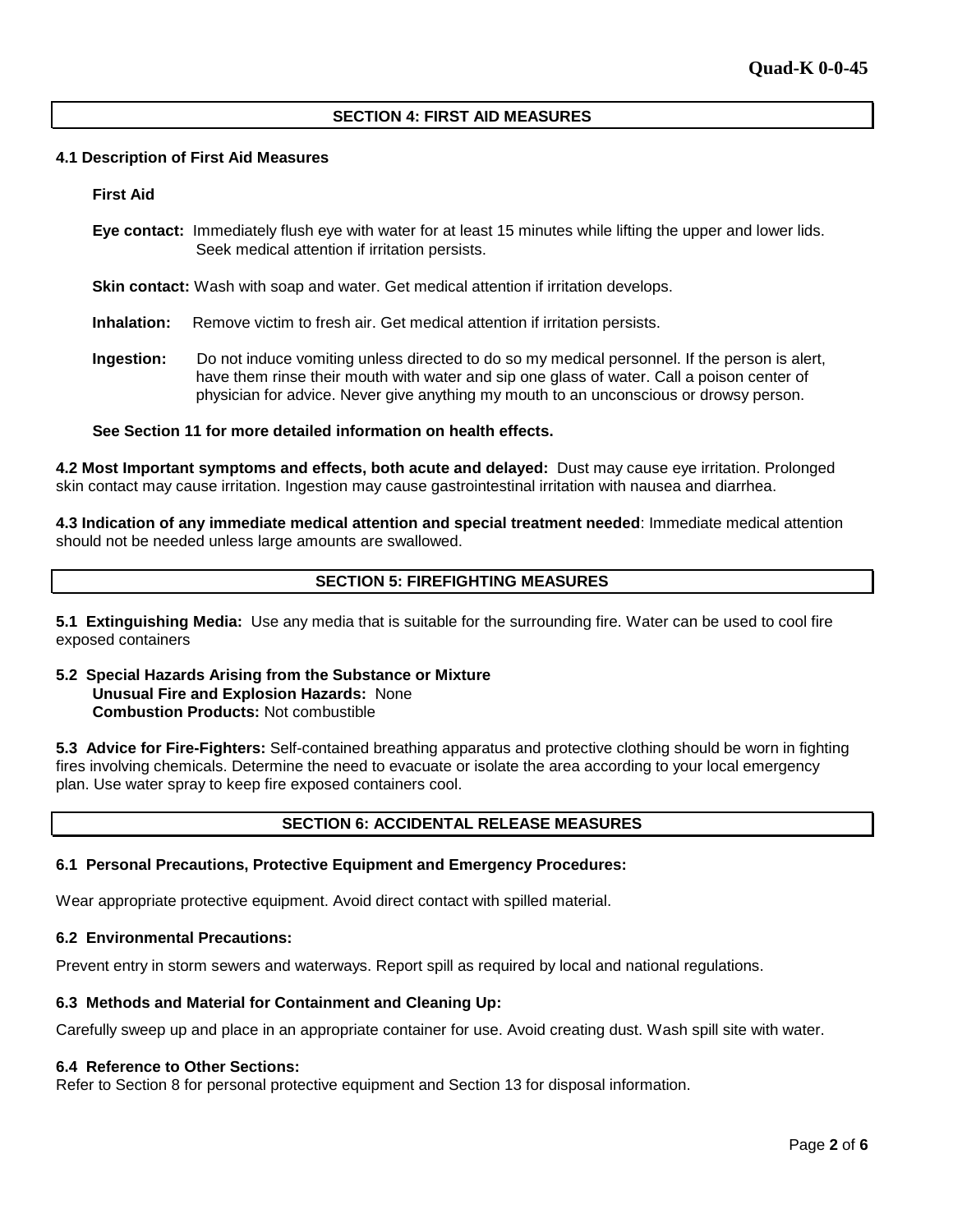# **SECTION 7: HANDLING and STORAGE**

# **7.1 Precautions for Safe Handling**:

Avoid eye and prolonged skin contact. Use with adequate ventilation. Avoid creating dust. Use reasonable care in handling. Do not eat, drink or smoke while using product. Wash thoroughly with soap and water after handing.

## **7.2 Conditions for Safe Storage, Including any Incompatibilities**:

Protect containers from physical damage. Avoid temperatures below 40°F (5°C). Keep containers closed. Empty containers retain product residues. Follow all SDS precautions in handling empty containers. Store away from food and feed.

## **7.3 Specific end use(s):**

**Industrial uses:** None identified **Professional uses:** Soil Amendment

## **SECTION 8: EXPOSURE CONTROLS/PERSONAL PROTECTION**

| 8.1 Control Parameters: |                  |                  |                  |                                  |  |  |  |  |
|-------------------------|------------------|------------------|------------------|----------------------------------|--|--|--|--|
| <b>Chemical Name</b>    | <b>US OEL</b>    | <b>EU IOEL</b>   | UK OEL           | <b>Biological Limit</b><br>Value |  |  |  |  |
| Potassium Sulfate       | None Established | None Established | None Established | None Established                 |  |  |  |  |
| Potassium Citrate       | None Established | None Established | None Established | None Established                 |  |  |  |  |

## **8.2 Exposure Controls:**

**Recommended Monitoring Procedures:** None.

**Appropriate Engineering Controls:** Good outdoor ventilation should be adequate under normal conditions.

## **Personal Protective Measurers**

**Eye/face Protection:** Chemical goggles recommended to avoid eye contact.

**Skin Protection:** Impervious clothing is recommended if needed to avoid prolonged/repeated skin contact.

**Hands:** Impervious gloves are recommended if needed to avoid prolonged/repeated skin contact.

**Respiratory Protection:** None needed under normal use conditions with adequate ventilation. If dust is generated, an approved particulate respirator can be used. Use respirators in accordance with local and national regulations.

**Other protection:** Suitable washing facilities should be available in the work area.

#### **SECTION 9: PHYSICAL and CHEMICAL PROPERTIES**

#### **9.1 Information on basic Physical and Chemical Properties**

**Appearance:** Dark grayish powder **Odor:** Not available **Odor Threshold:** Not applicable **pH:** Not available **Melting/Freezing Point:** 1067°C **Boiling Point:** Not applicable **Flash Point:** None **Evaporation Rate:** Not available **Lower Flammability Limit:** None **Upper Flammability Limit:** None **Vapor Density(Air=1):** Not applicable **Relative Density:** >1 **Viscosity:** Not established **Explosive Properties:** None **Oxidizing Properties:** None **Specific Gravity (H<sub>2</sub>O= 1): >1<br>
<b>Molecular Formula:** Mixture **Specific Gravity (H2O= 1): >1** 

**Vapor Pressure:** Not applicable

**Solubility:** Complete **Octanol/Water Partition Coefficient:** Not established **Autoignition Temperature:** None **Decomposition Temperature:** Not applicable **Molecular Weight: Mixture**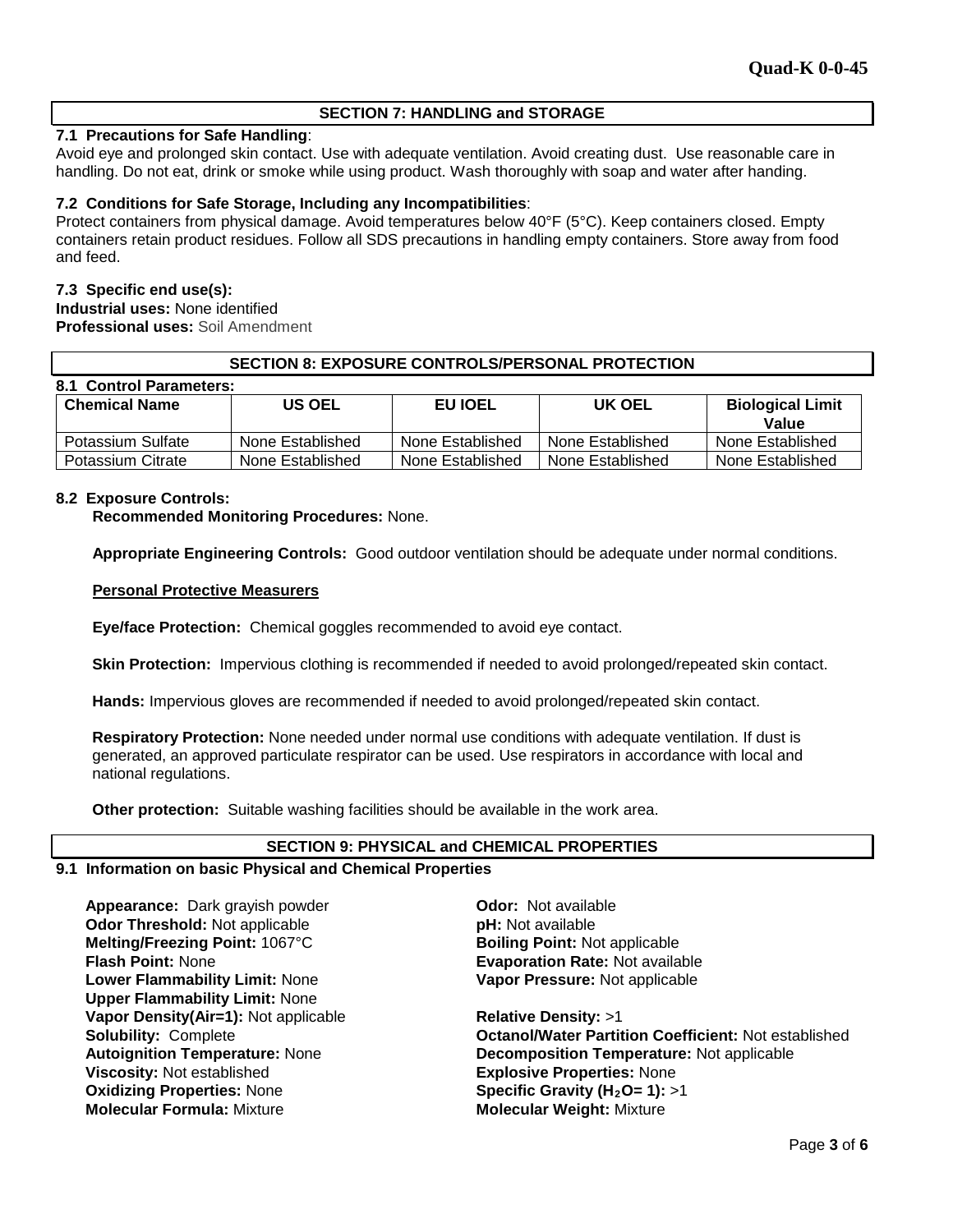#### **9.2 Other Information:** None available

# **SECTION 10: STABILITY and REACTIVITY**

- **10.1 Reactivity:** Not reactive under normal conditions
- **10.2 Chemical Stability:** Stable.
- **10.3 Possibility of Hazardous Reactions:** None known.
- **10.4 Conditions to Avoid:** Avoid generating dust.
- **10.5 Incompatible Materials:** Incompatible with oxidizing agents.

**10.6 Hazardous Decomposition Products:** Decomposition may produce oxides of carbon, potassium and sulfur.

#### **SECTION 11: TOXICOLOGICAL INFORMATION**

**11.1 Information on Toxicological Effects:** 

#### **Potential Health Effects:**

**Eye Contact:** May cause irritation with redness and tearing.

**Skin contact:** Prolonged skin contact may cause irritation.

**Inhalation:** Excessive inhalation of mists may cause upper respiratory tract irritation.

**Ingestion:** Swallowing may cause gastrointestinal effects including nausea and diarrhea

#### **Acute toxicity:**

Potassium Sulfate: Oral rat LD50 6600 mg/kg; Dermal rat LD50 >2000 mg/kg

**Skin corrosion/irritation:** Potassium sulfate is not irritating to rabbit skin.

**Eye damage/ irritation:** Potassium sulfate is not irritating to rabbit eyes. Potassium citrate is not irritating to rabbit eyes based on the results of structurally similar chemicals.

**Respiratory Irritation:** No data available. Expected to cause only temporary irritation.

**Respiratory Sensitization:** No data available

**Skin Sensitization:** No data available. Potassium sulfate and potassium citrate are not skin sensitizers based on the results of structurally similar chemicals.

**Germ Cell Mutagenicity:** Potassium sulfate was negative in the AMES test.

**Carcinogenicity:** No data available. None of the components of this product are listed as carcinogens by IARC or the EU Dangerous Substances Directive.

**Reproductive Toxicity:** In a reproductive study, rats were administered potassium sulfate for 28 days for males and 54 days for females. NOEAL >150 mg/kg for reproductive and developmental toxicity.

#### **Specific Target Organ Toxicity**:

Single Exposure: No data available

Repeat Exposure: No data available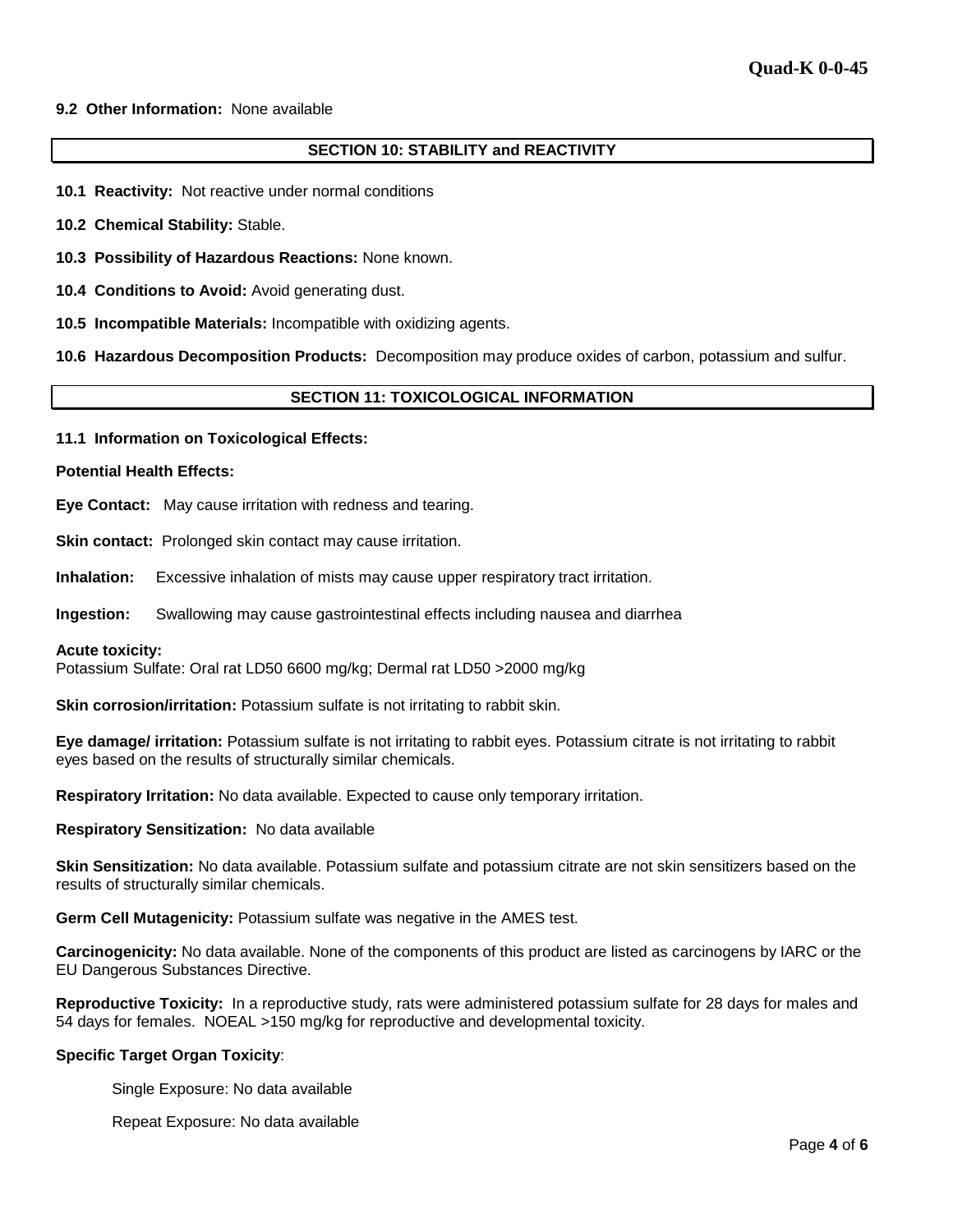## **SECTION 12: ECOLOGICAL INFORMATION**

**12.1 Toxicity:** No data available on the product

Potassium sulfate: 96 hr LC50 Pimephales promelas 680 mg/kg; 48 hr EC50 daphnia magna 720 mg/kg

**12.2 Persistence and degradability:** Potassium citrate is readily biodegradable (based structurally similar chemical). Biodegradation is not applicable to inorganic substances such potassium sulfate

**12.3 Bioaccumulative Potential:** The estimated BCF for potassium citrate is 0.5.

**12.4 Mobility in Soil:** In the soil, product follows natural cycle to provide plant nutrients.

**12.5 Results of PVT and vPvB assessment:** Not required.

**12.6 Other Adverse Effects:** No data available.

## **SECTION 13: DISPOSAL CONSIDERATIONS**

## **13.1 Waste Treatment Methods:**

Dispose in accordance with local/ and national regulations. Not considered hazardous waste according to EU regulations.

| <b>SECTION 14: TRANSPORTATION INFORMATION</b> |                                 |                              |                            |                                 |                                         |  |
|-----------------------------------------------|---------------------------------|------------------------------|----------------------------|---------------------------------|-----------------------------------------|--|
|                                               | <b>14.1 UN</b><br><b>Number</b> | 14.2 UN Proper Shipping Name | 14.3<br>Hazard<br>Class(s) | 14.4<br><b>Packing</b><br>Group | 14.5<br>Environmental<br><b>Hazards</b> |  |
| <b>US DOT</b>                                 | None                            | Not Regulated                |                            |                                 |                                         |  |
| <b>IMDG</b>                                   | None                            | Not Regulated                |                            |                                 |                                         |  |
| <b>IATA/ICAO</b>                              | None                            | Not Regulated                |                            |                                 |                                         |  |

#### **14.6 Special Precautions for User:** None

**14.7 Transport in Bulk According to Annex III MARPOL 73/78 and the IBC Code:** Not determined.

#### **SECTION 15: REGULATORY INFORMATION**

#### **15.1 Safety, Health and Environmental Regulations/Legislation Specific for the Substance or Mixture**

#### **US Regulations**

**CERCLA Section 103:** The normal application of fertilizers is exempt from CERCLA reporting. If an accidental release occurs, contact Floratine Products Group for information.

#### **SARA Hazard Category (311/312):** Acute Health Hazard

**SARA 313:** Products used in routine agricultural operations and fertilizers held for resale by retailers is excluded from SARA 313 reporting. Contact Floratine Products Group for additional information.

**California Proposition 65:** This product contains the following substances known to the State of California to cause cancer and/or reproductive harm (birth defects): None known.

#### **International Chemical Inventories**

**US EPA Toxic Substances Control Act (TSCA) Status**: All of the components of this product are listed on the TSCA inventory or exempt.